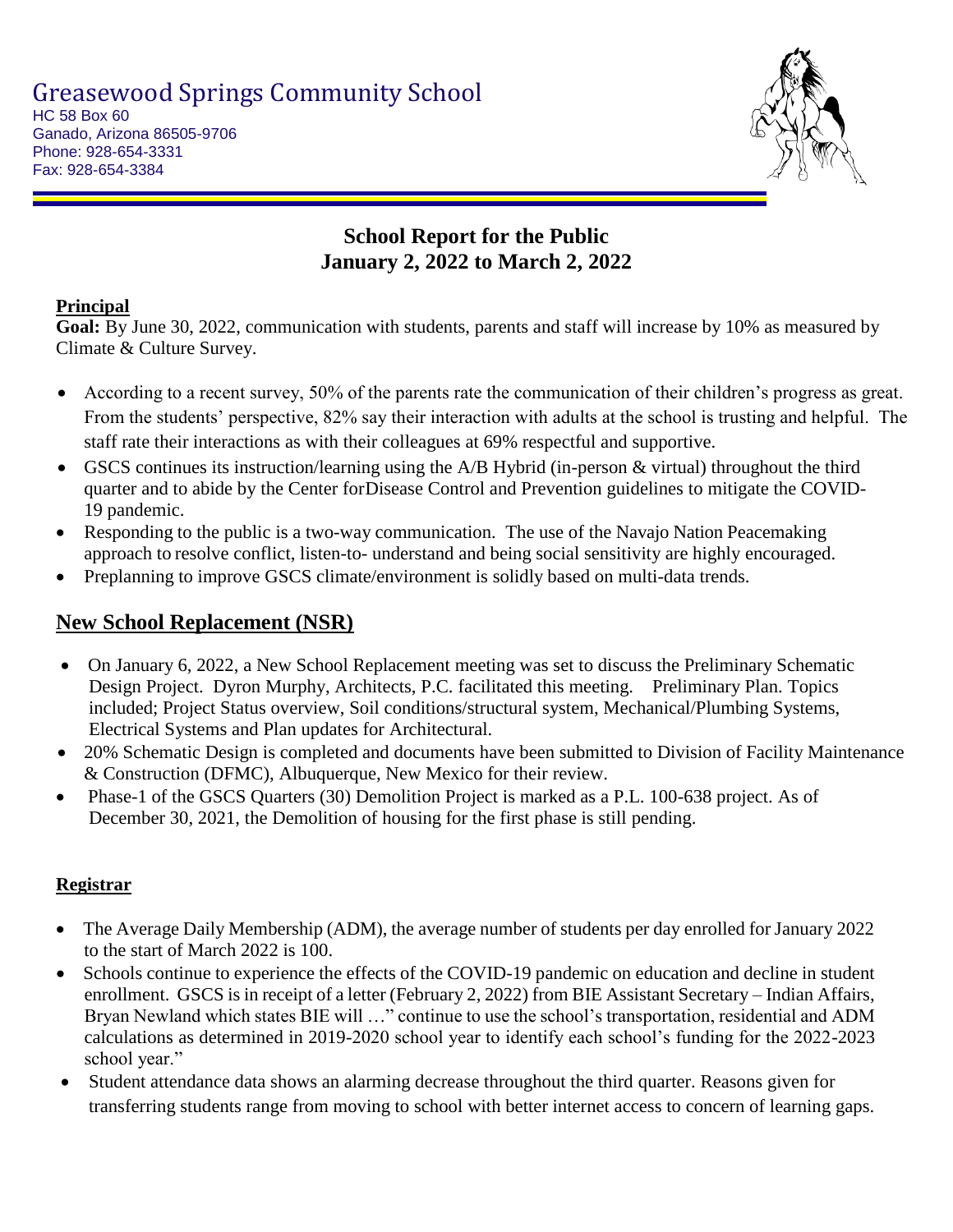- Of the 100 (K-8) students enrolled 41 are in Group A (students residing in Burnside, Cornfields and Greasewood Springs, 34 students are in Group B (students residing in Toyei, Steamboat and White cone and 25 are fully virtual.
- The school continues to send daily messages to parents to get their children connected to learning, placing absence letters at parent residence and reminding parents that Peacemaking referrals will be submitted for students who are chronically absent.
- Student data are kept secured via the Native American Student Information System(NASIS).

### **Academic**

**Goal:** Prepare students for the 21st Century though the teaching of Common Core Standards and Dine' Culture with an emphasis on social-emotional awareness.

 63 parents participated in the Parent Teacher Conference (PTC), January 11-12, 2022. The number of parent/guardian participation per grade level are as follows;

Kindergarten – 14/15 (14 parents of 15 Kindergarten students showed up for their children PTC

| $First/Second - 11/18$ | Fourth Grade $-4/10$ | Sixth Grade $-6/10$ Seventh Grade $-11/13$ |
|------------------------|----------------------|--------------------------------------------|
| Third Grade $-3/11$    | Fifth Grade $-6/9$   | Seventh Grade $-11/13$                     |
|                        |                      | Eighth Grade $-8/11$                       |

- New Generation Educational Consultant continues to provide individualized coaching for teacher and group training on analyzing data. Teachers analyzed Fall to Winter data to determine levels of intervention and instructional adjustments and goals for all students.
- Teachers are analyzing student achievement data during their weekly Professional Learning Community meetings to tailor instruction to student needs.
- Social Emotional and Wellness virtual presentations in the third quarter entailed; 'Friendship' and 'Mental and Physical Wellness' by Mr. Nathaniel Natonabah, Prevention Specialist from Office of Dine Youth (ODY) plus 'Diabetes and Nutrition by Mr. Philson Wauneka, ODY/ Recreation Coordinator.
- The second quarter Awards Program was presented virtually with students, parents, staff and Governing Board Members joining in. 19 students received awards for Honor Roll, Principal's Honor roll and/or Perfect Attendance, January 21, 2022.

### **Special Education Program**

Goal: Self-Monitoring Mid-year 2022

- The BIE Division of Performance and Accountability (DPA) State Performance Plan (SPP) and the Annual Performance Report (APR) are completed. Individuals with Disabilities Education Act require a SPP/APR that evaluates the school's … "efforts to implement the requirements and purposes of IDEA and describe how the school will improve its implementation and results for children with disabilities." https://www.bie.edu
- GSCS uses data from the student benchmark assessments to determine learning gaps. Students with similar standards for improvement work together on their remediation or they work individually. Students are encouraged to explain their learning.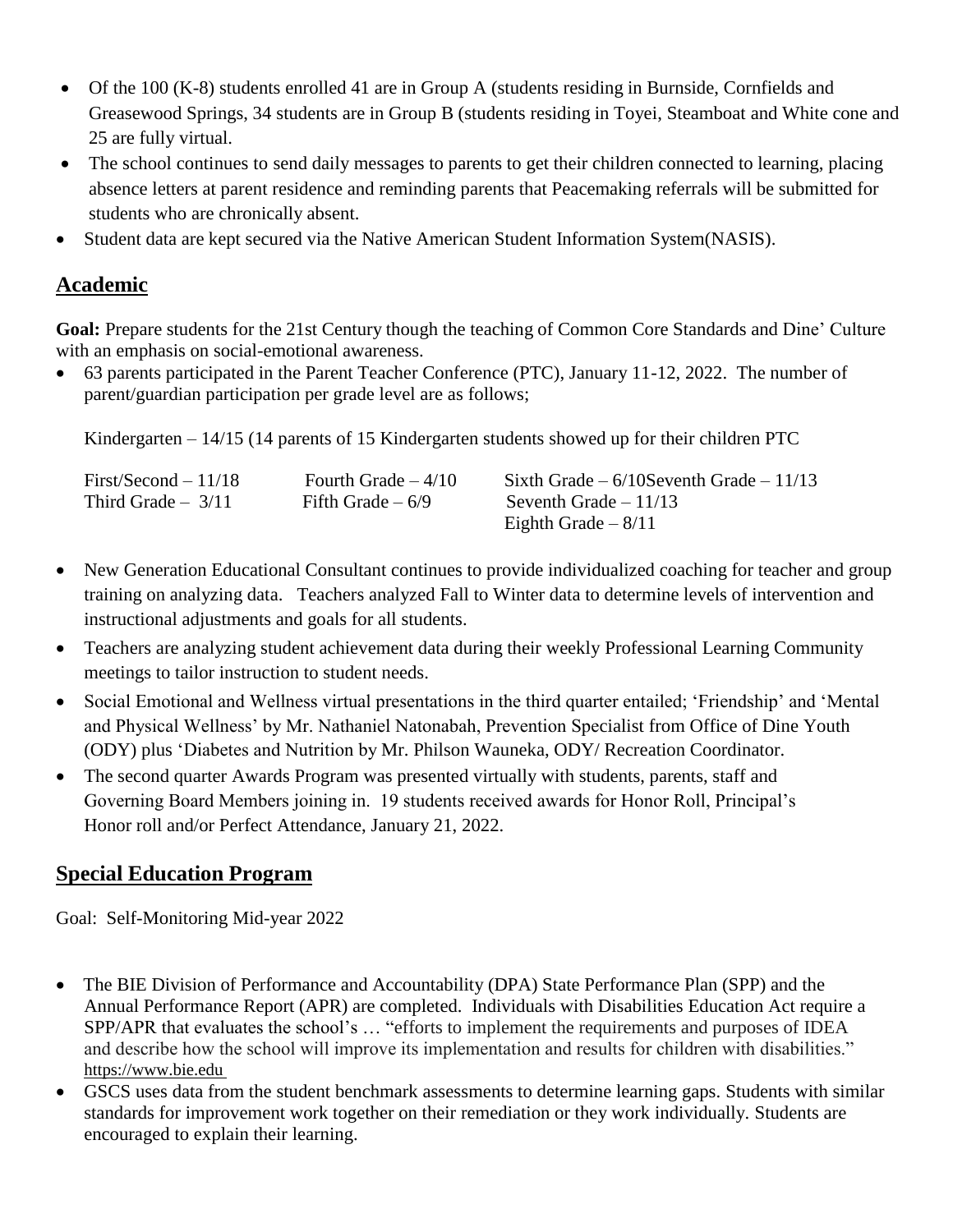- Child Find information is continuously announced to identify children (birth to age 21) who need additional services to succeed in school. Detailed information is available at the school.
- Contracted specialized Service Providers (psychologist, speech therapist, physical therapist) are in place to support the GSCS Special Education students via remote learning.

# **Family and Child Education Program (FACE)**

**Goal:** To support parents in their role as their child's first and most influential teacher, 2) strengthen family school-community connection, 3) increase parent participation in their child's learning and expectations for academic achievement, 4) support and celebrate the unique cultural and linguistic diversity of each community served by the program and 5) promote lifelong learning.

- The FACE Program Center-based enrollment is 8 (increase by 2 from December 2022 report). Adult Education students is stabilized at 3. In addition, Home-based enrollment is steady at 13.
- Center-based Preschool had a webinar on December 3, 2021 on TSGoId, which is part of the new curriculum the Preschool classroom will be using. Teachers continue to work with the students on reading, writing, math, social skills and getting them ready for Kindergarten.
- Students participation in the adult education and home-based component of the FACE program have taken their Ages and Stages Questionnaire (ASQ-3) screening. "*The ASQ-3 is a developmental screening tool that pinpoints developmental progress in children between the ages of one month to 5 ½ years. Evidence shows that the earlier development is assessed—the greater the chance a child has to reach his or her potential. Learn more about ASQ-3."* https://agesandstages.com/
- Enrollment for the FACE Program is open for 3-4+ year olds and adults pursuing GED education is ongoing via posters, letters to parents, KTNN and [https://www.gscs-inc.net](https://www.gscs-inc.net/)

# **Dine Language and Culture Program**

- Dine Language/Culture instruction is delivered to students (K-8).
- Two certified Dine Language teachers deliver lessons based on a Curriculum and Assessment supported by the Navajo Nation Office of Dine Language and Culture Standards.
- Professional development is provided to our teachers by the Navajo Nation Office of Dine Language and Culture.

# **Health Assistant/Nurse**

Goal: To increase the wellness and safety for all staff, students, parents and other stakeholders.

- The Navajo Nation Department of Public Health Emergency Order No. 2022-02 has declared "Red Status/ high transmission of COVID-19" for schools. GSCS vamped up their prevention strategies (double masks, physical distancing, student grouping, hygiene, cleaning and ventilation, diagnostic testing and contact tracing).
- Only 3% of our student population were absence due to illness related to the pandemic. These documented pandemic exposures are linked to family gatherings. There have been no reports of a pandemic breakout at GSCS.
- Student vaccination for COVID-19 data for our 5 to 11-year-old students is at 35% (23/66) vaccinated and 65% are not. Comparably, the stats for our 12-year-old+ is at 66% (21/32) **vaccinated** and 34% are not.
- The school ensures individuals who are showing signs of illness or reported to have tested positive are excluded from participation in any in-person/on-campus activity.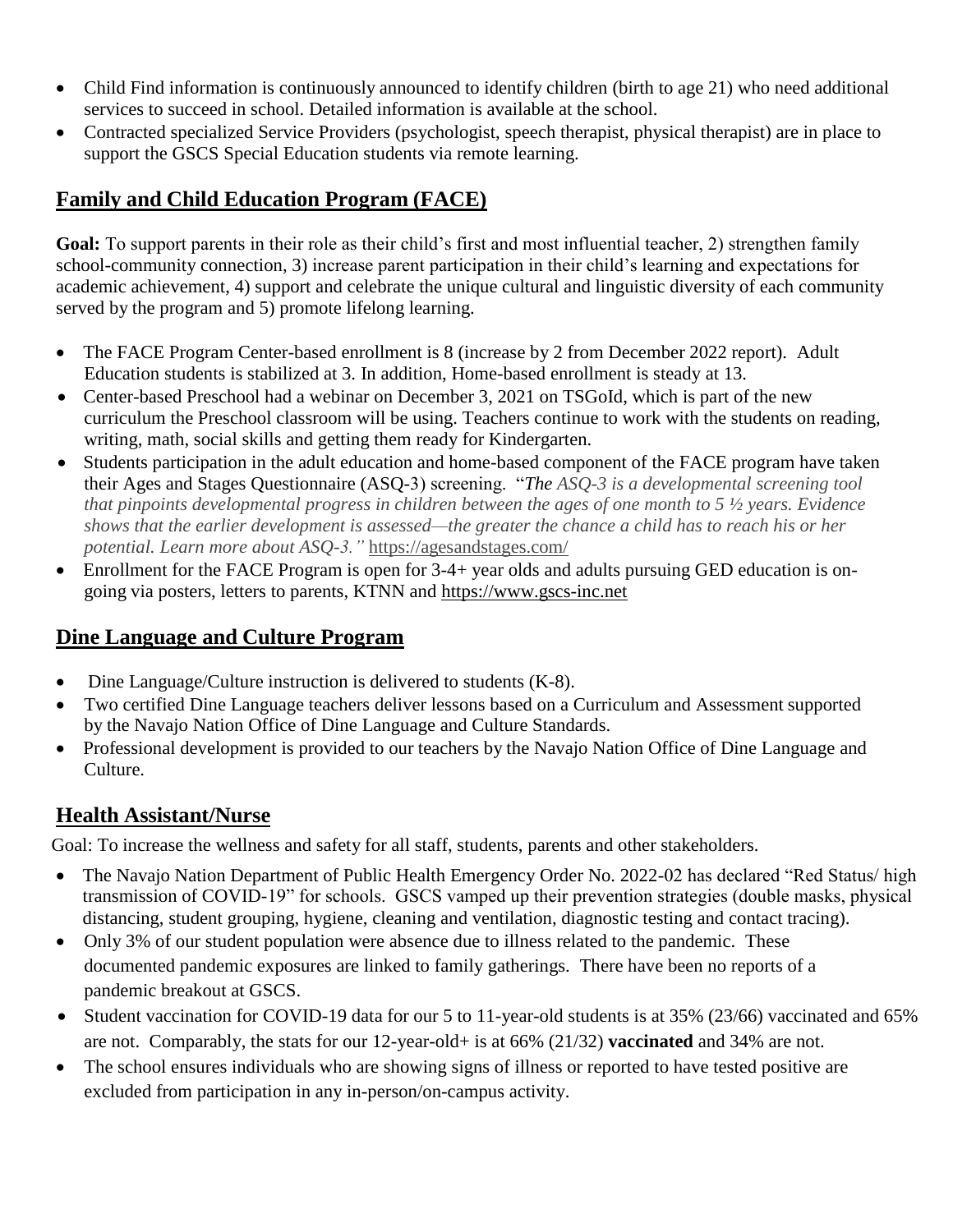#### **Finance**

Our annual goal is to obtain accurate, efficient financial records within the organization. Also to comply with allfederal, state and Navajo nation Laws that ensures funds are expended properly.

• The school's total budget balance as of February 2022 was \$8,092,547.61. Operational cost from January to February 2022 is \$165,459.66. Additional revenue received in January and February is \$55,327.56.

| <b>Budgets</b>   |                  |                          | <b>Expenditures</b>           |                   |              |                                 |             |  |
|------------------|------------------|--------------------------|-------------------------------|-------------------|--------------|---------------------------------|-------------|--|
| SY 2020-<br>2021 | SY 2021-<br>2022 | Amended<br><b>Budget</b> | <b>YTD</b><br><b>Expenses</b> | %<br><b>Spent</b> | Encumbrance  | <b>Balance as of</b><br>2.24.22 | % Remaining |  |
| Carryover        | <b>Revenues</b>  |                          |                               |                   |              |                                 |             |  |
| 9,079,630.90     | 4.810537.79      | 13,890168.69             | 3,479,923.36                  | 27%               | 2,317,697.72 | 8,092,547.61                    | 58%         |  |

#### Budget covering January- February 2022

#### Budget from July 2-21 to December 28, 2022

| <b>Budgets</b>   |                 |                                | <b>Expenditures</b> |              |                    |                                                       |     |  |
|------------------|-----------------|--------------------------------|---------------------|--------------|--------------------|-------------------------------------------------------|-----|--|
| <b>SY 2020-</b>  | SY 2021-        | Amended                        | <b>YTD</b>          | %            | <b>Encumbrance</b> | <b>Balance as of Strate Post Balance as of Strate</b> |     |  |
| 2021             | 2022            | <b>Budget</b>                  | <b>Expenses</b>     | <b>Spent</b> |                    | 12.28.21                                              |     |  |
| <b>Carryover</b> | <b>Revenues</b> |                                |                     |              |                    |                                                       |     |  |
| 9,079,630.90     | 4,755,210.23    | $13,834,841.13$ $2,312,648.77$ |                     | 19%          | 3,264,185.09       | 8,258,007.27                                          | 60% |  |

 Annual Financial Audit 2021 is completed and was submitted to the Federal Audit Clearinghouse Portal, BIE, Dine Department of Education, February 24, 2022. GSCS Audit 2021 had ' finding'.

### **Information Technology**

Goal: Promote educational excellence in the school by facilitating resource sharing, innovative thinking viatechnology.

- As of February 2022, the Emergency Connectivity Fund (ECF) Grant Application is **pending**
- for review. Original funding request of this application is \$154,534.10. The ECF Grant will cover reasonable costs of laptop and tablet computers; Wi-Fi hotspots; modems; routers; and broadband connectivity purchases for off-campus use by students and school staff. Congress authorized the Emergency Connectivity Fund as part of the American Rescue Plan Act of 2021.
- The school is pleased with its partnership with Sentinel Technologies, Inc., (Contractor) to provide technology services, which include; delivering quality Information Technology (IT) solutions, services
- and support.
- GSCS continues to advocate for an increased internet service with higher Mbps for remote areas of theNavajo Nation.
- School related announcements for the public are available via the school messenger, land and Mobil phones,marquee, KTNN announcements and calendars/parent letters can be seen on the school website (gscs- inc.net).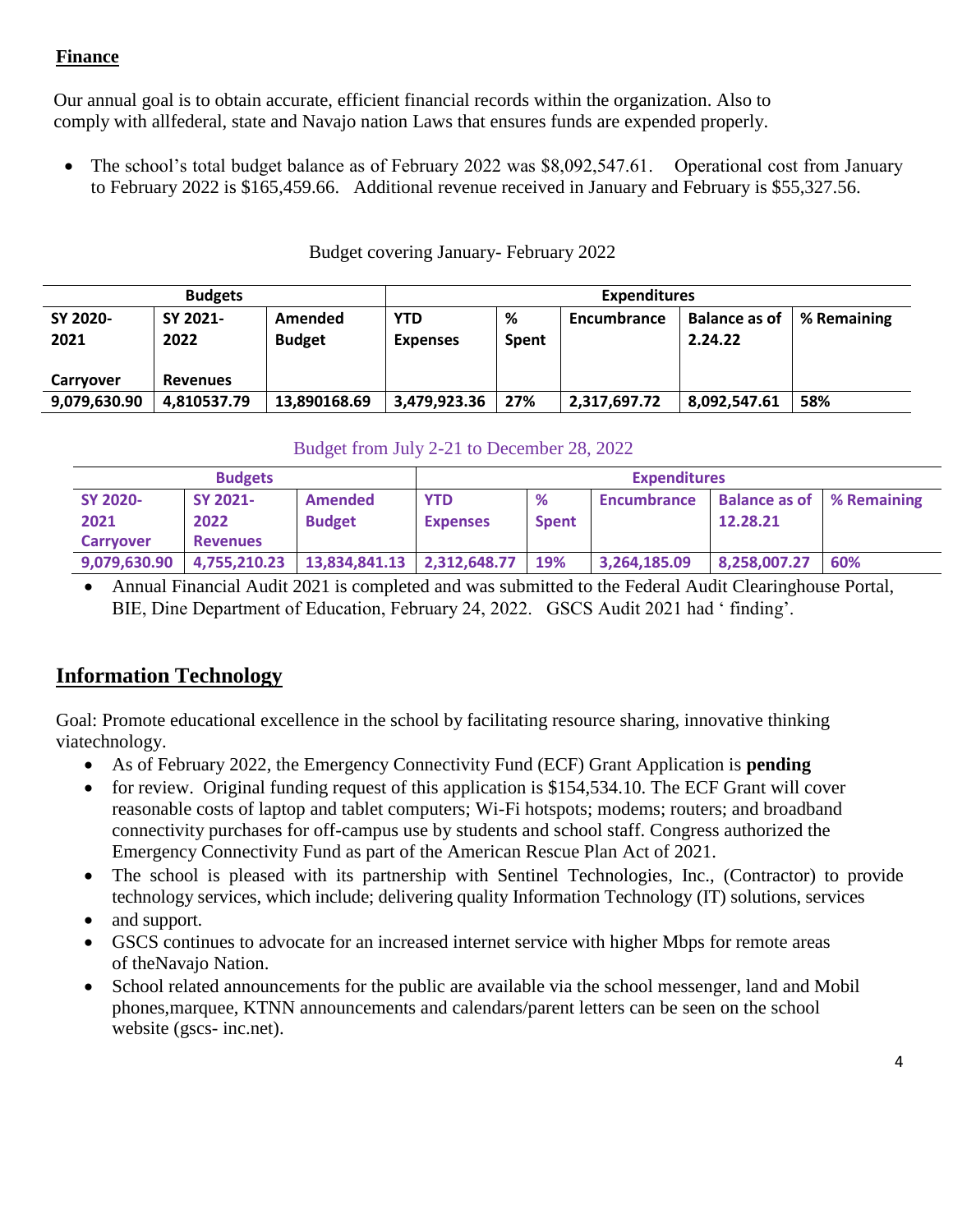# **Human Resource**

Goal: To maintain a fair, equitable, positive and safe work environment for all employees, in support of theschool mission, while pursuing excellence in all employee programs.

- GSCS employs 56 (decrease by 3 from December 2021 report) employees.
- GSCS is pleased to announce hiring of new Lead Bus Driver and Bus Driver. Both of the new hires hold an Arizona Commercial Driver's License.
- Recruiting methods include adverting via newspapers, BIE and School website posting at the Chapters andreaching out to state higher educational system.

# **Facility Maintenance**

Goal: Provide a safe and sufficient educational working environment.

- The Facility Maintenance Team include; a Foreman, secretary, 3 Maintenance Workers, 2 Custodians and Protection Services Specialist.
- To secure a reliable air flow throughout the school buildings, cafeteria, residential and facility, air purifiers that create an almost particle-free zone are now in place. Forthcoming is an added installation of an air purification system to the **existing** filtration equipment by Pueblo Mechanical & Control, LLC, Tucson, Arizona.
- GSCS partners with the Agency and Regional Branch of Facility Management to ensure safety is a priority by performing frequent safety and health inspections. In addition, Pest Control Services is conducted each month for all school buildings and staff housing.

# **Food Service**

Goal: Serve food that is safe, wholesome and prepared according to proper food handing and preparation usingsanitation procedures. Operate on a self-supporting basis for greater fiscal responsibility.

- The average daily count for student participation rate is 98 (decrease of 8 from December report of 106).
- Hot breakfast and lunch is served to the students when they come on-site for in-person learning. Otherwise, sack lunches are delivered to students on days they are on virtual learning.
- The Food service personnel stand behind 'quality meals for optimal learning' for students.
- The school is pleased with its partnership with Sysco Food, Cream Land Dairy and the Arizona State Child Nutrition program.

# **Home Living**

Goal: Our residential program has a vision for each student to make a transition from dependency toindependency to become a successful and responsible individual in our society.

22 students (increase of 2 from December 2022 report) are officially residing in the Residential Hall.